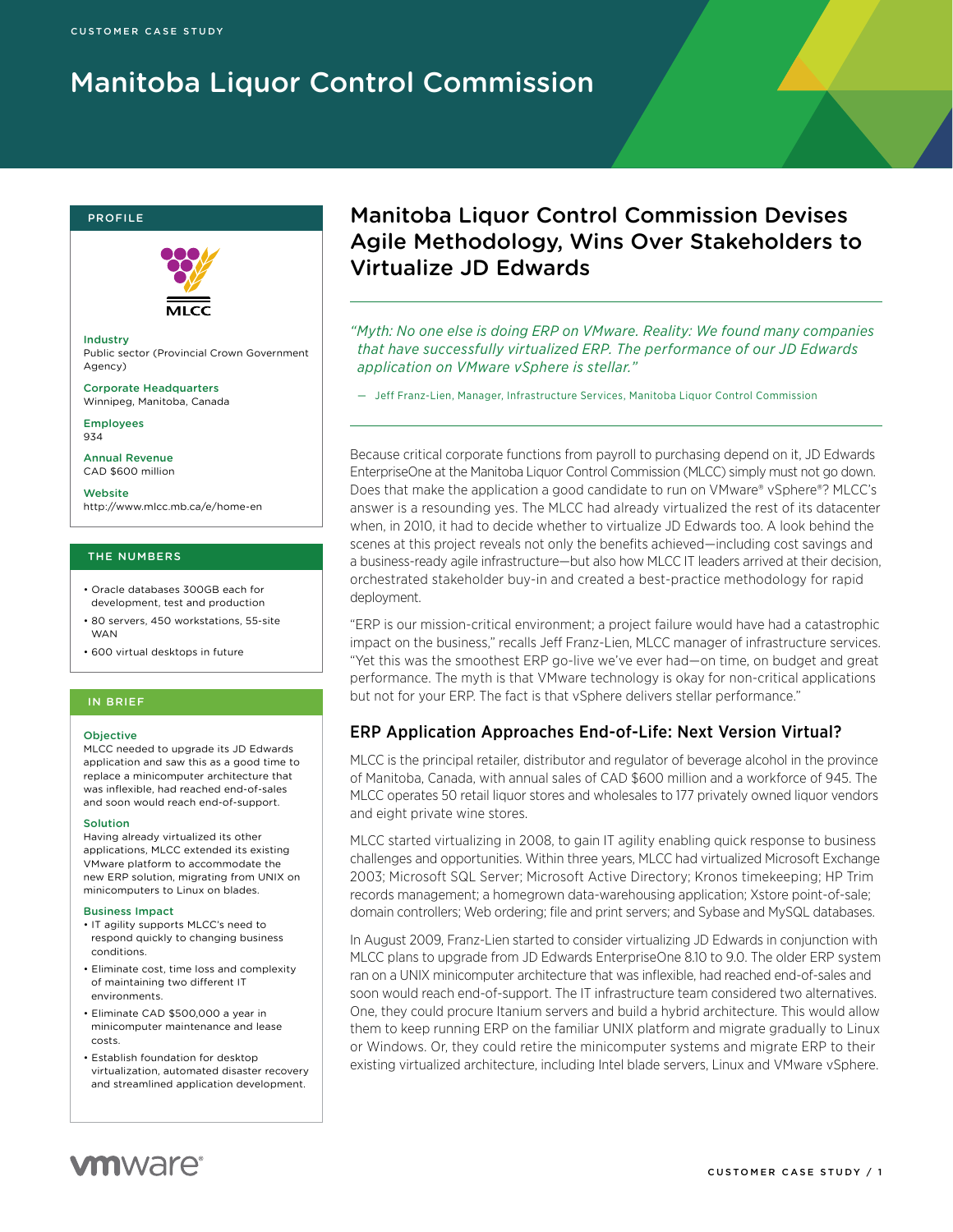*"The arguments against virtualizing JD Edwards on vSphere amounted to fear masquerading as logic."*

Jeff Franz-Lien Manager of Infrastructure Services Manitoba Liquor Control Commission

### Platform Selection: MLCC Does Due Diligence, Consults Oracle

Franz-Lien and his team liked the idea of virtualizing ERP. They'd seen how successfully the rest of their environment worked with VMware—and they wanted to eliminate the cost and complexity of managing two separate environments. But, had anyone virtualized JD Edwards successfully? The team read case studies, networked on Internet forums, made reference calls, and learned that, yes, other organizations had virtualized JD Edwards and were happy.

What would Oracle say about it? Although the official support policy does not expressly support non-Oracle virtualization, use of VMware software does not void an Oracle support contract. In fact, Franz-Lien says, Oracle has given MLCC outstanding support: "Oracle's official stance was, they support only their own virtualization platform. Make no mistake, Oracle fully supports your ERP application, virtualized or not. They just don't support third-party infrastructure. That's no surprise, we wouldn't expect them to. They don't support our SAN, either, or our printers."

Would problems be likely? MLCC brought in an Oracle consultant to find out. "We had Oracle around for a week to vet our preliminary discussions on virtualizing with vSphere," Franz-Lien recalls. "The Oracle consultant who came in didn't have any grave concerns about our plan. He mentioned some other large customers who had virtualized on VMware as well."

MLCC's own CIO, Gerry Sul, had recently arrived from a company that had virtualized extensively on VMware. "He had unwavering confidence throughout the project and was a good project champion, helping us defuse stakeholder fears. Understanding the importance of ERP though, his instructions to me were something like 'just don't mess it up'," Franz-Lien recalls. "In other words making any change to ERP is serious business. Gerry expected us to give our utmost to ensure successful testing and implementation but had fundamental faith given his previous experience both with us and with VMware."

The preponderance of evidence also won over those who'd held the greatest reservations which, according to Franz-Lien, was everyone except the virtualization specialists. "I am an ERP analyst here," says Sanjiv Garg, senior ERP analyst. "We had a lot of fears and concerns. Our biggest challenge turned out to be database performance tuning to optimize the disk I/O on Linux. It wasn't a problem with VMware software. We consulted Oracle database tuning guides and VMware white papers and resolved the issue."

### PDQ Methodology: Pretty Darn Quick Implementation

When MLCC started to consider virtualizing its ERP in August 2009, the application upgrade was scheduled to begin in April 2010. That left just eight months for Franz-Lien's IT infrastructure team—a technical project manager, five network analysts, three ERP analysts, a database administrator and four technical operations analysts—to complete a platform migration. Their deliverable was the new ERP application version installed on the new platform, ready to turn over to the IT application team for data conversion and interface configuration. The major project phases to accomplish this included needs analysis, solution selection, design, software and hardware procurement, infrastructure provisioning, ERP upgrade installation, data migration, technical testing, and finally, delivery to the internal customer. Franz-Lien knew the usual linear project-management techniques would fail to deliver on time. So he and his team devised what they call—with some tongue in cheek— PDQ Methodology: Pretty Darn Quick.

PDQ Methodology is Franz-Lien's answer to the need for agile project-management techniques for building an IT infrastructure. Key elements of the methodology include daily scrum meetings using mind-mapping tools; top-down planning for phases and milestones, followed by progressive elaboration; rapid, empowered decision-making; fixed time constraints for phases and tasks (time boxing); concurrent engineering; dynamic learning; and a kill switch for unproductive tasks.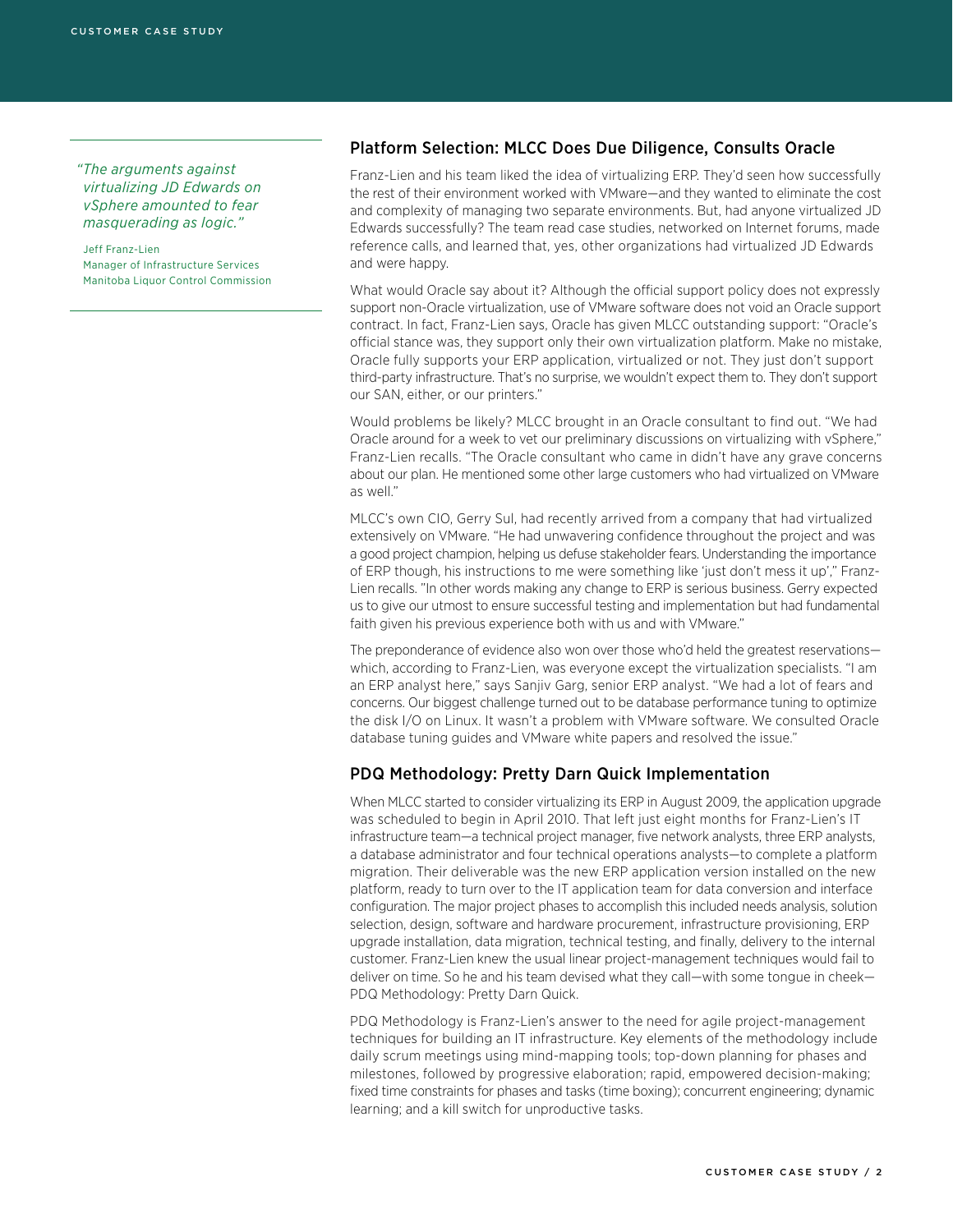*"Business agility is not possible without first achieving infrastructure agility."*

Jeff Franz-Lien Manager of Infrastructure Services Manitoba Liquor Control Commission

"We got together every day to talk about what we needed to do and how we were going to do it, what was outstanding, what was causing us fear," Franz-Lien recalls. "We built a POC (proof of concept) early on. We felt that if we could develop a working model, it would help prove to ourselves and everyone else that this would work."

MLCC leveraged its existing virtual infrastructure to build a POC. Then, it brought in a JD Edwards consultant for a one-week assessment, "which we passed with flying colors", says Franz-Lien. Next came the final environment build and hand-off to testers. Unit tests, integration tests, performance tests and stress tests followed. (Because the latter revealed the need for in-depth memory and database tuning, MLCC recommends not leaving stress testing for last.) Go-live preparation included four choreographed dry runs. On January 4, 2011, the real go-live went off without a hitch. "Everybody went home on time," Franz-Lien says. "I'd never seen that before. All the planning and preparations definitely paid off."

Features of VMware vSphere important to MLCC include Distributed Resource Scheduler (DRS) for load balancing and High Availability (HA) for a degree of fault tolerance. Throughout the environment, MLCC uses vMotion® extensively to facilitate maintenance and testing.

Since the ERP project, MLCC has upgraded the rest of its virtualized environment to vSphere 4.1. "We plan to take advantage of advanced features in vSphere 4.1, like Paravirtualized SCSI adaptors, Fault Tolerance (FT), and the VMDirectPath I/O," says Anil Sedha, senior server analyst. "We've also tested and hope to deploy Cisco Distributed Computing that's built into vSphere 4.1. Looking ahead, we have begun researching and planning for vSphere 5.0."

### Advantages: Cost Savings, High Performance, Business Agility

What are the advantages to MLCC of virtualizing on vSphere? One is cost. The virtual infrastructure costs one-fifth the amount it would have taken to build a new UNIX system. It eliminates five racks of minicomputers, and their related power and cooling requirements, saving CAD \$500,000 a year in lease and maintenance costs alone. Adding capacity is a simple matter of deploying more blades as needed. Given the agility and scalability of MLCC's virtualized environment, the next ERP upgrade, Franz-Lien says, should be a "piece of cake." Meanwhile, the IT staff no longer maintains two disparate environments. Architecting for one environment rather than two greatly simplified a simultaneous project to establish SAN replication to MLCC's disaster-recovery site. This reduced disaster-recovery time from several days to about one day. MLCC now plans to deploy VMware vCenter™ Site Recovery Manager (SRM) to automate disaster recovery down to less than three hours.

MLCC also plans to virtualize some 450 desktops with VMware View and to virtualize application deployment using VMware ThinApp. "The prevailing desktop model has been a black hole of wasted administrator time, with the same basic image replicated hundreds of times through the organization, each copy taking on a life of its own and requiring individual attention," Franz-Lien says. "We look to regain control of the desktop through virtualization." Further down the road, MLCC is interested in VMware vCenter Lab Manager to speed provisioning of test environments. All of these virtualization endeavors serve a single purpose: to deliver IT agility that in turn enables business agility.

"For all of MLCC's mission-critical applications—ERP, network, point-of-sale, records management, data warehouse—blades and VMware technology are better, faster, much cheaper, and far more flexible, scalable, available, and resilient," Franz-Lien says. "Virtualization allows us to deliver more value to our organization."